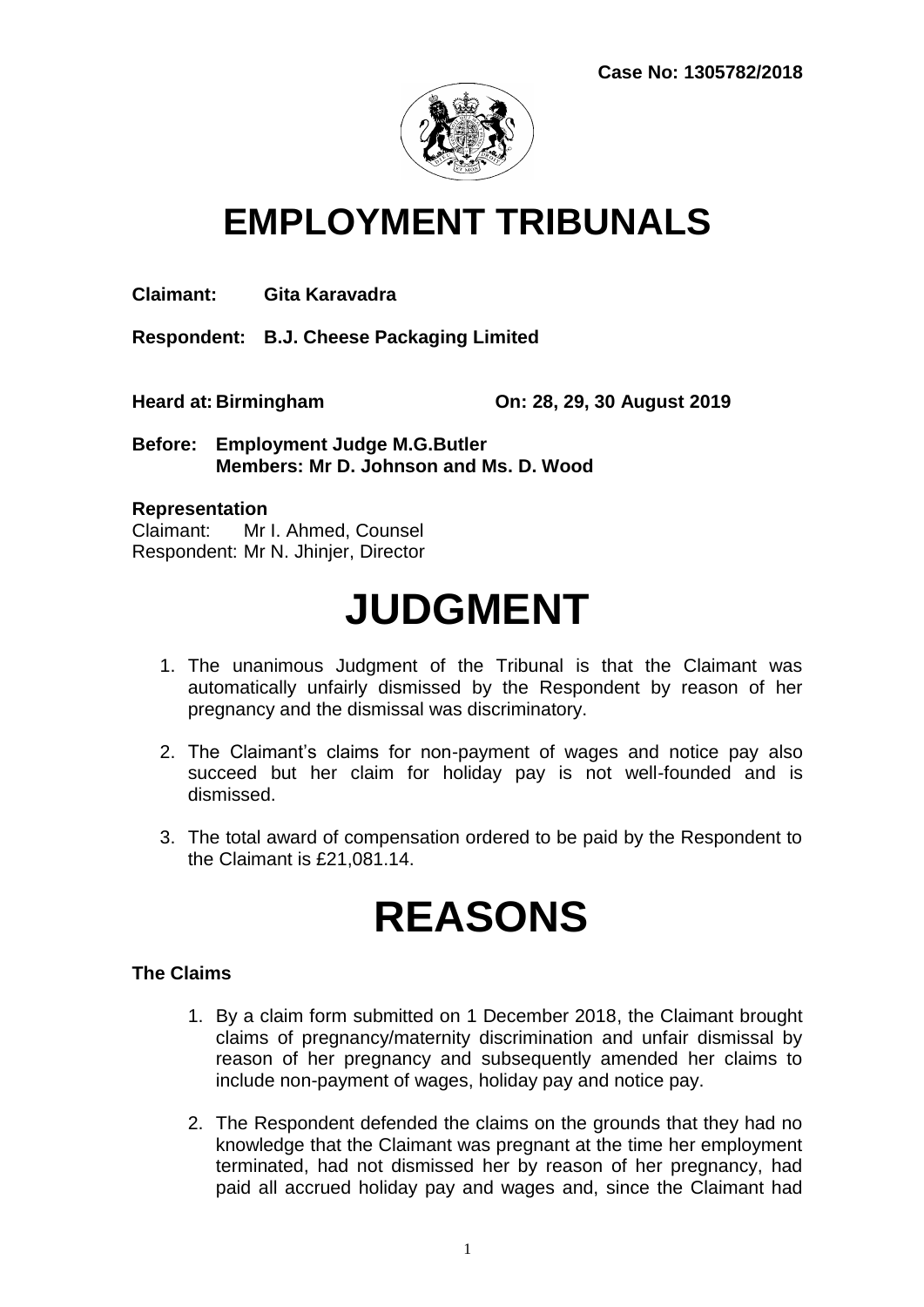failed to turn up for work after her holiday, she was not entitled to notice pay.

### **The Issues**

- 3. There was an agreed list of issues which is enclosed in the Hearing Bundle at page 7 and 8.
- 4. Briefly, these issues are:
	- i. What was the reason for dismissal?
	- ii. Was the Respondent aware that the Claimant was pregnant?

iii. Was reason or principal reason for the Claimant's dismissal of a kind which related to her pregnancy contrary to Section 99 Employment Rights Act 1996 (ERA), Regulation 20 of the Maternity and Parental Leave Regulations and Section 18 Equality Act 2010 (EQA)?

iv. If so, was the Claimant's dismissal automatically unfair?

v. In dismissing the Claimant, did the Respondent treat her unfavourably because of her pregnancy, contrary to Section 18 EQA?

vi. Did the Respondent subject the Claimant to a detriment due to pregnancy?

vii. Did the Respondent dismiss the Claimant without notice contrary to Section 89 ERA?

viii.Did the Respondent fail to pay the Claimant accrued holiday pay contrary to the Working Time Regulations 1998?

ix. What was the effective date of termination of the Claimant's employment?

# **The Evidence**

- 5. There was an agreed bundle of documents and references in this Judgment are to page numbers in the bundle.
- 6. We heard oral evidence from the Claimant and, for the Respondent, from Mr N. Jhinjer, one of the Respondent's Directors. Both witnesses had provided witness statements, gave oral evidence and were crossexamined.

# **The Factual Background**

7. It is Claimant's case that at the beginning of January 2018, she was interviewed by Mr Jhinjer and his father, Bob Jhinjer, who are the two Directors of the Respondent, for the position of administration assistant working at their premises in Smethwick. She was to undertake a threeweek trial which, if satisfactorily completed, would be converted to a permanent role. During the interview, she raised questions about having extended holidays and had in mind she was hoping to start IVF treatment later that year. She was told by the Respondent's Directors that she would be able to take one month's holiday as holiday and/unpaid leave. Her trial period commenced on 8 January 2018.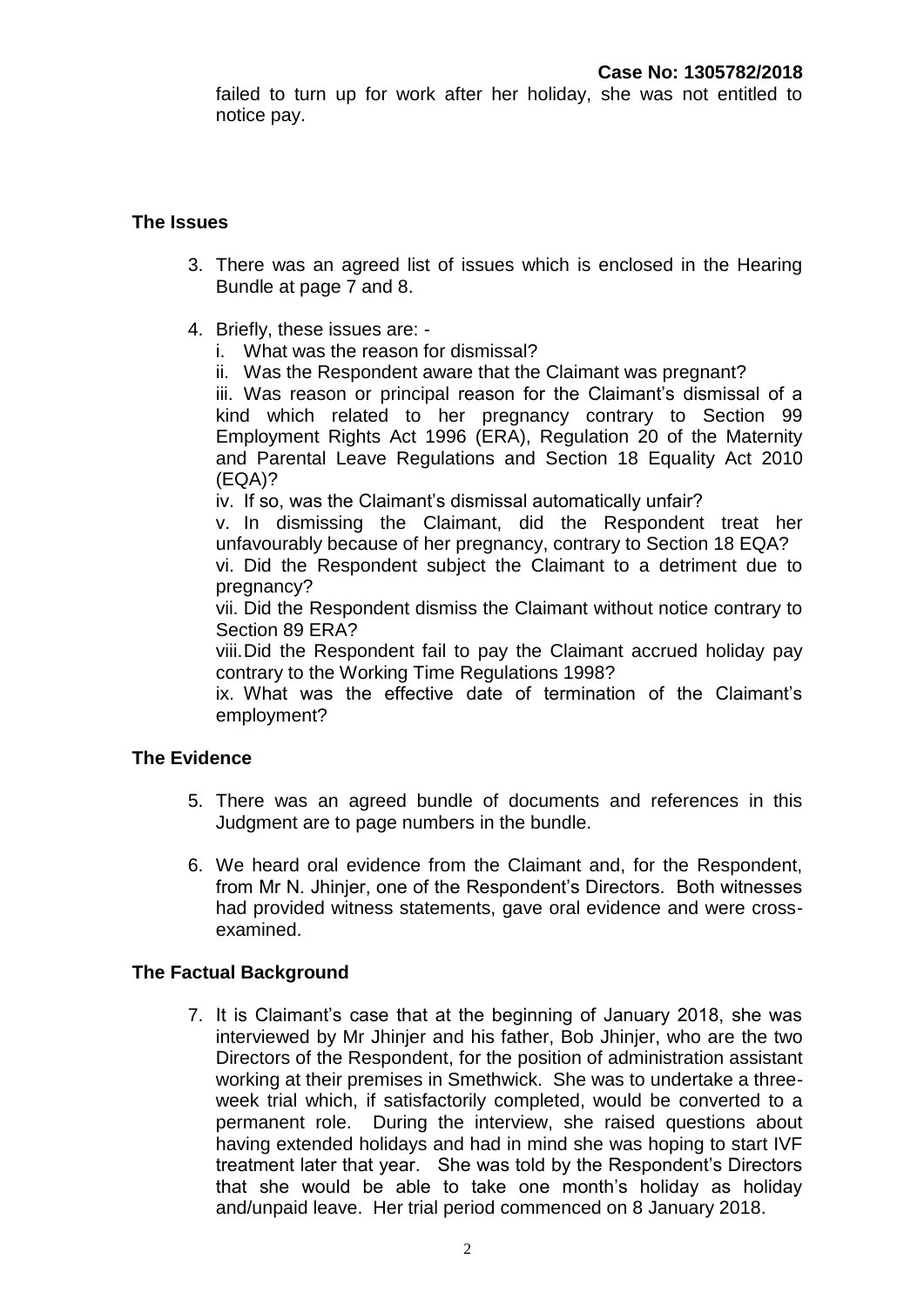- 8. She successfully completed the trial period and was offered permanent employment with effect from 29 January 2018. Her role was to undertake general administrative duties including telephone orders, invoicing, answering the telephone etc… On 5 February 2018, the Claimant had a miscarriage and took a day's unpaid leave on the following day before returning to work on the 7 February 2018 when she told Mr Jhinjer about her miscarriage and that she was hoping to start IVF treatment in the near future.
- 9. Her IVF treatment subsequently started on 25 May 2018 and, prior to treatment starting, she spoke to Mr Jhinjer to say that she would like to request one month's annual leave at the appropriate time in order that she could rest so as to avoid a further miscarriage. This would take place after egg collection and transfer during her IVF treatment.
- 10.During the period 25 May 2018 to 26 June 2018, the Claimant attended a number of appointments at the Fertility Clinic for which she took time off without pay. On around 24 June 2018 she booked holiday from 27 June 2018 – 27 July 2018, 27 June being the day for egg collection. She found that she was pregnant on 13 July 2018, but told no one at the time. She had the usual scans during early pregnancy, but on 24 July she texted Mr Jhinjer asking if she could have two more weeks off. He replied "Ok, no problem" (page 40). On 8 August 2018, she messaged Mr Jhinjer to say she would return to work on Monday 13 August 2018 and could start at 12pm after a doctor's appointment. She received no response. Mr Jhinjer telephoned her on 10 August 2018, during which conversation he said her long holiday had resulted in staff shortages which meant he had to cancel his holiday and she told him she was pregnant. He responded that he had never before employed anyone who had been pregnant and did not know how to handle the situation. Mr Jhinjer said that he expected that she would need a lot of time off due to her pregnancy and suggested that she took a further two to three months off. She said she did not wish to take any further time off and she wanted to return to work and he said he would call her back.
- 11.She did not hear from Mr Jhinjer again despite chasing him by telephone and subsequently, having spoken to another employee of the Respondent, she went into the Respondent's premises on 22 August 2018 to speak to Mr Bob Jhinjer's. He said he was not aware that his son had agreed for her to take such a long holiday because he would not otherwise have approved it. He said he was unaware she had had IVF treatment. Faced with the Claimant asking to be allowed to come back to work, he replied that "they would not allow her to return".
- 12.The Claimant subsequently received her P45 on 6 September 2018 showing a leaving date of 13 July 2018.
- 13.In relation to the claims, the Respondent, through Mr Jhinjer, denied ever having a conversation with the Claimant about IVF treatment or her pregnancy. He said they simply did not know she was pregnant at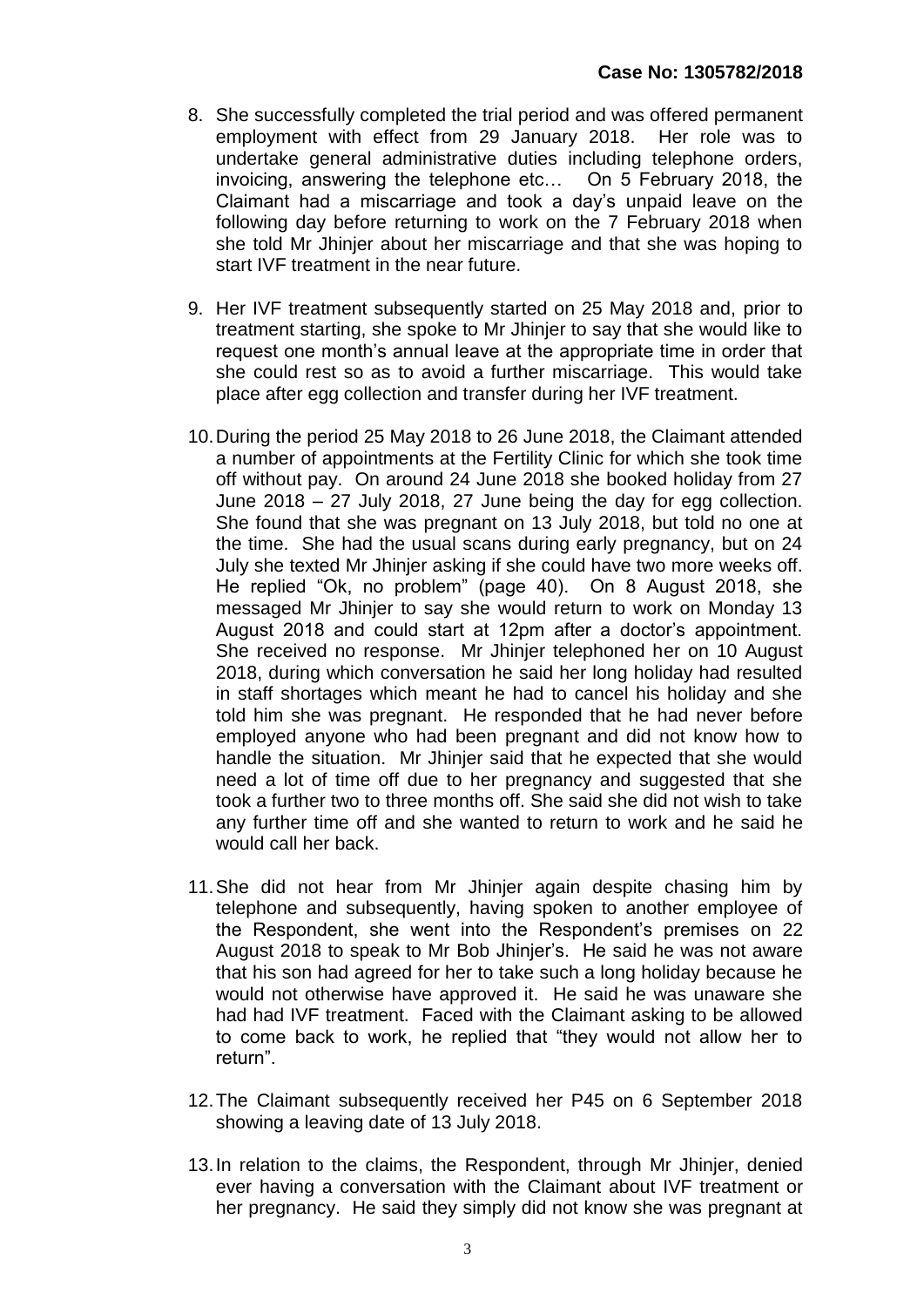any time up to the termination of her employment. He denied any conversation with the Claimant about her request for a month off and said, "It was a rule of the Respondent that no one could have more than two weeks off at a time". When the Claimant had texted him asking for a further two weeks off, he had replied "ok, no problem" because he was on holiday, distracted by his children and he had not read the message correctly. He was under the impression that the Claimant had returned to work after her initial two weeks off and was merely requesting a further two weeks after a period back at work.

- 14.The Respondent claims, therefore, that the Claimant failed to return to work after having a month's holiday, they waited for a month before making any decision and then, not having heard from her, processed her P45 with a leaving date of 13 July 2018 which was the last day of her agreed holiday.
- 15.We found the Claimant's evidence to be given in a logical, straightforward and concise manner. She did not prevaricate or go off the subject. Her account was substantiated by documents in the bundle. She said she regretted the comments she made about Mr Jhinjer when talking to a colleague and complaining that Mr Jhinjer was not taking her calls. Without any prevarication she acknowledged it was a mistake in saying that she was fed up with him and calling him a liar.
- 16.Notably, in one very important aspect, the Claimant's account was not challenged. This concerned her meeting with Mr Bob Jhinjer on 22 August 2018 at which he told her she could not return to work. It was a quite remarkable feature of this case that Mr Bob Jhinjer was not in attendance to give evidence. Indeed, the Claimant was not even questioned about this meeting. In these circumstances, we find that the Claimant's account was both genuine and accurate.
- 17.Unfortunately, the same cannot be said of Mr Jhinjer's evidence. We found him to be evasive under cross-examination. He frequently wondered off point by pursuing tangential examples of how other employees had been treated or had conducted themselves in different circumstances to those of the Claimant. For example, to reinforce his argument that the Claimant had effectively resigned by her conduct in not returning to work after her holiday ended on 13 July 2018, he said, "employees often worked to accrue their holiday pay, booked and took their holidays and simply did not return to work". In the light of the correspondence in the form of text messages between him and the Claimant, it was apparent to the Tribunal that this account had absolutely no relevance at all to the Claimant's circumstances.
- 18.Mr Jhinjer's response to being told by the Claimant that she was hoping to undergo IVF treatment and, subsequently, that she was pregnant, was dismissed by the words "that conversation did not happen". Of course, what he could not challenge with that response was the Claimant's account of her meeting with Mr Bob Jhinjer.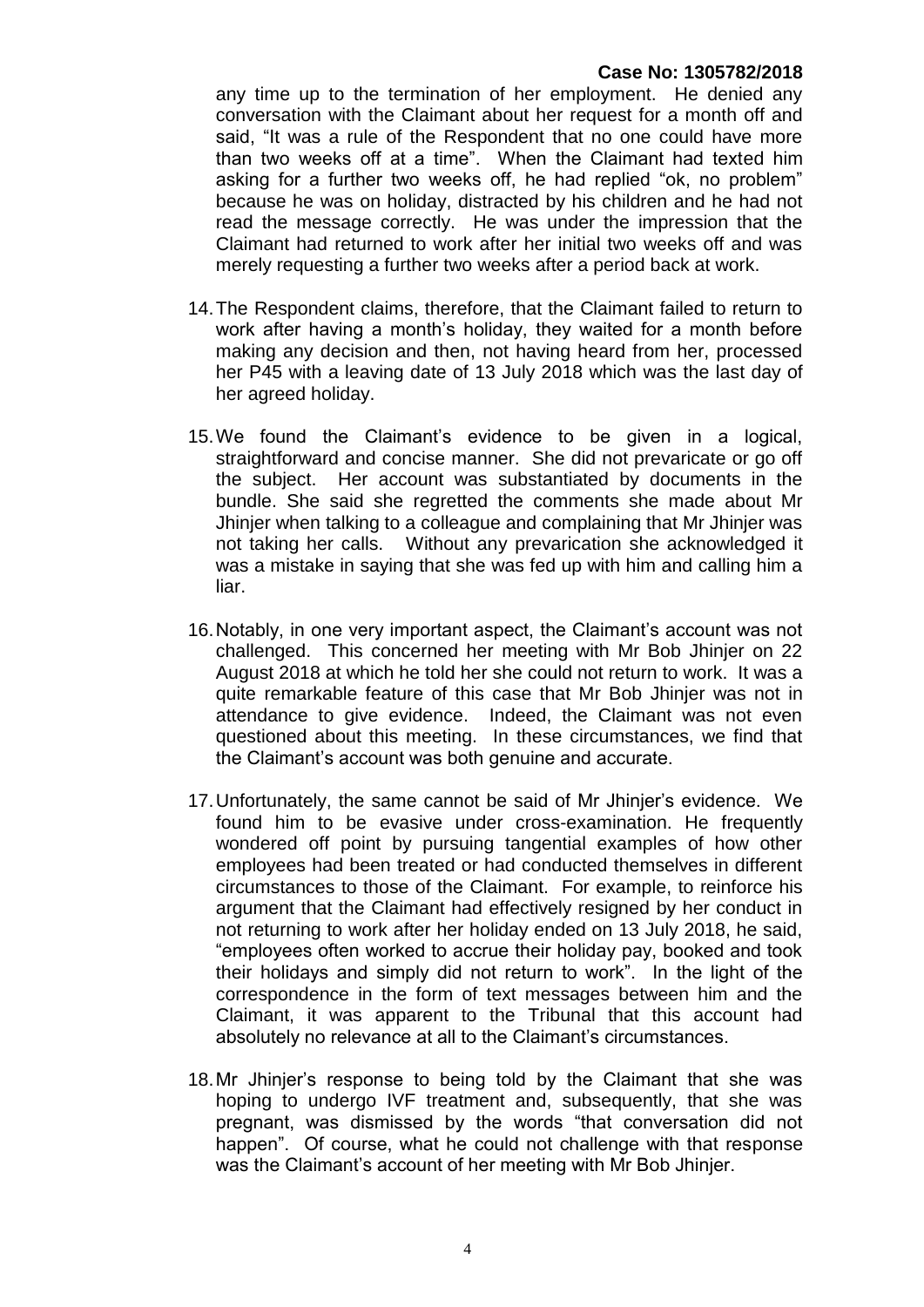- 19.Mr Jhinjer also attempted to brush off his response to the Claimant's request for a further two weeks holiday made on 24 July 2018 by saying he was away on holiday, distracted, was looking after his children and text messages, particularly when received in such circumstances, were not taken seriously. In effect, he said that by replying "ok, no problem" he was merely dismissing the text message from the Claimant as not being particularly important. We found this evidence to be totally unconvincing.
- 20.Mr Jhinjer also could not remember a specific conversation with the Claimant on 10 August 2018 when, inter alia, she told him she was pregnant. His response to the pregnancy issue was "that the conversation did not take place". He did say he recalls a few short conversations but not a lengthy one with the Claimant. When he was shown the Claimant's telephone with a call history confirming he had telephoned her on 10 August and they had spoken for eleven minutes, and seven seconds, he was faced with having to concede that he had made the call.
- 21.We further noted the issue with the date the Claimant's P45 was sent to her. The P45 (page 78) is dated 7 August 2018. The postmark on the envelope in which it was sent and the date on the compliments slip enclosed with it is 6 September 2018. Mr Jhinjer's response was to suggest that the Claimant had access to stationery whilst she was working for the Respondent and could have written the date on the compliment slip and kept it as evidence against the Respondent if she had wanted to do so. We found this to be evidence that, in popular terms, could be described as "scraping the evidential barrel".
- 22.Mr Jhinjer was also challenged on the reasons why he did not return the Claimant's text messages and phone calls during August 2018. His response was "that he did not bother to reply because the Claimant had left their employment".
- 23.In conclusion, we found the Claimant's evidence to be entirely credible and Mr Jhinjer's evidence to be totally unreliable. Accordingly, where there was a dispute on the evidence, we preferred the evidence of the Claimant.

#### **The Facts**

24.In relation to the issues before us, we find the following facts: -

i. The Respondent runs a business involved in packing, labelling and distributing cheese products. The Claimant was employed as an administrative assistant from 29 January 2018 until 22 August 2018 when she was dismissed by Mr Bob Jhinjer in a meeting with him.

ii. From February 2018 onwards, the Respondent was aware that the Claimant was hoping to undergo IVF treatment. Mr Jhinjer, during the early part of May, was told by the Claimant that she was to commence IVF treatment and would require a month off in the near future but on an otherwise unspecified date to receive her treatment. In the run up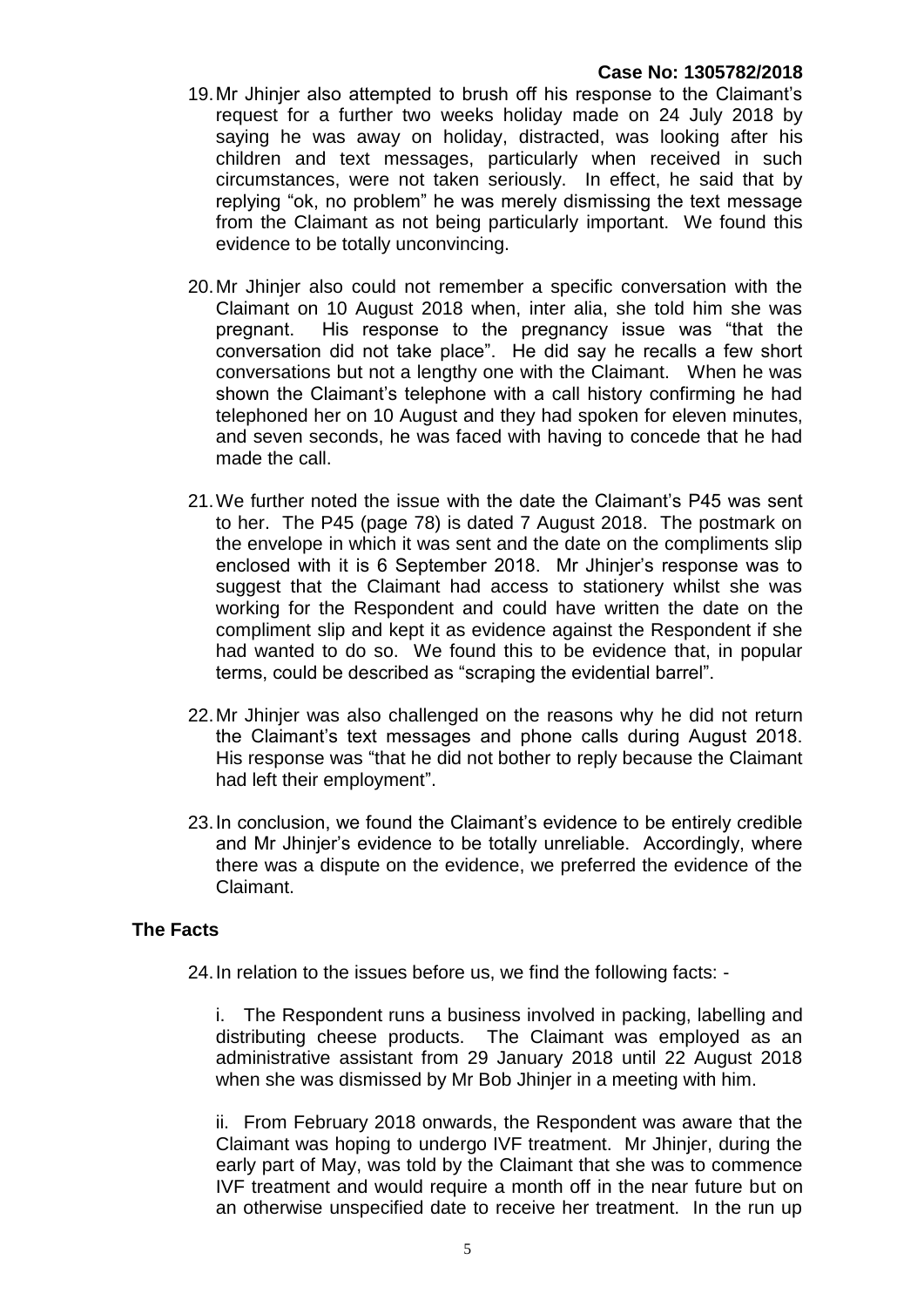to egg collection and transfer, the Claimant was allowed time off, unpaid, to attend appointments at the Fertility Clinic.

- 25.The Claimant asked for and was given by Mr Jhinjer four weeks holiday in order that she could rest after egg transfer. She subsequently sent a text message to Mr Jhinjer on Tuesday 24 July 2018 asking for a further two weeks off to which he replied "ok, no problem".
- 26.At the end of the additional two weeks off, on 8 August 2018, the Claimant messaged Mr Jhinjer to say she would like to return to work the following week. He telephoned her on 10 August, during which conversation she told him she was pregnant. He replied that the Respondent had never had any of its employees who were, or became pregnant and told her that her absence from work had resulted in staff shortages which the Respondent was finding difficult to cover. He noted that she might have to have quite a bit of time off due to her pregnancy and suggested that she take a further two or three months off.
- 27.Following this conversation, the Claimant attempted to speak to Mr Jhinjer who was to think about matters but he ignored her calls and messages. With a feeling of exasperation, the Claimant contacted another employee of the Respondent who suggested she went to the Respondent's premises to speak to Mr Bob Jhinjer. The Claimant attended the premises on 22 August 2018 and during the meeting with Mr Bob Jhinjer, he told her they did not want her to return to work.
- 28.On 6 September 2018, the Respondent posted the Claimant's P45 to her giving a termination date of 13 July 2018. We find that this date was deliberately wrongly submitted by the Respondent in an attempt to avoid the Claimant serving 26 weeks employment and therefore becoming entitled to certain maternity benefits which Mr Jhinjer wrongly thought meant she could not bring a claim for discrimination on the grounds of pregnancy.
- 29.At all material times, we find that the Claimant was an employee of the Respondent.

#### **Submissions**

30.For the Respondent, Mr Jhinjer said "an employer could not discriminate against a pregnant employee unless the employer knows she is pregnant". If she did not have 26 weeks service, it was not possible to discriminate against her anyway. The Respondent had treated the Claimant well paying her holiday pay and giving flexible working hours. It was not true that she had been given 30 days' holiday or that she was allowed to take more than 2 weeks at a time. The Claimant had clearly been looking elsewhere for employment, so did not return to work after her holiday and then changed her mind and wanted her job back. She was just looking for an opportunity to get a pay-off from the Respondent. Far too much had been made of his text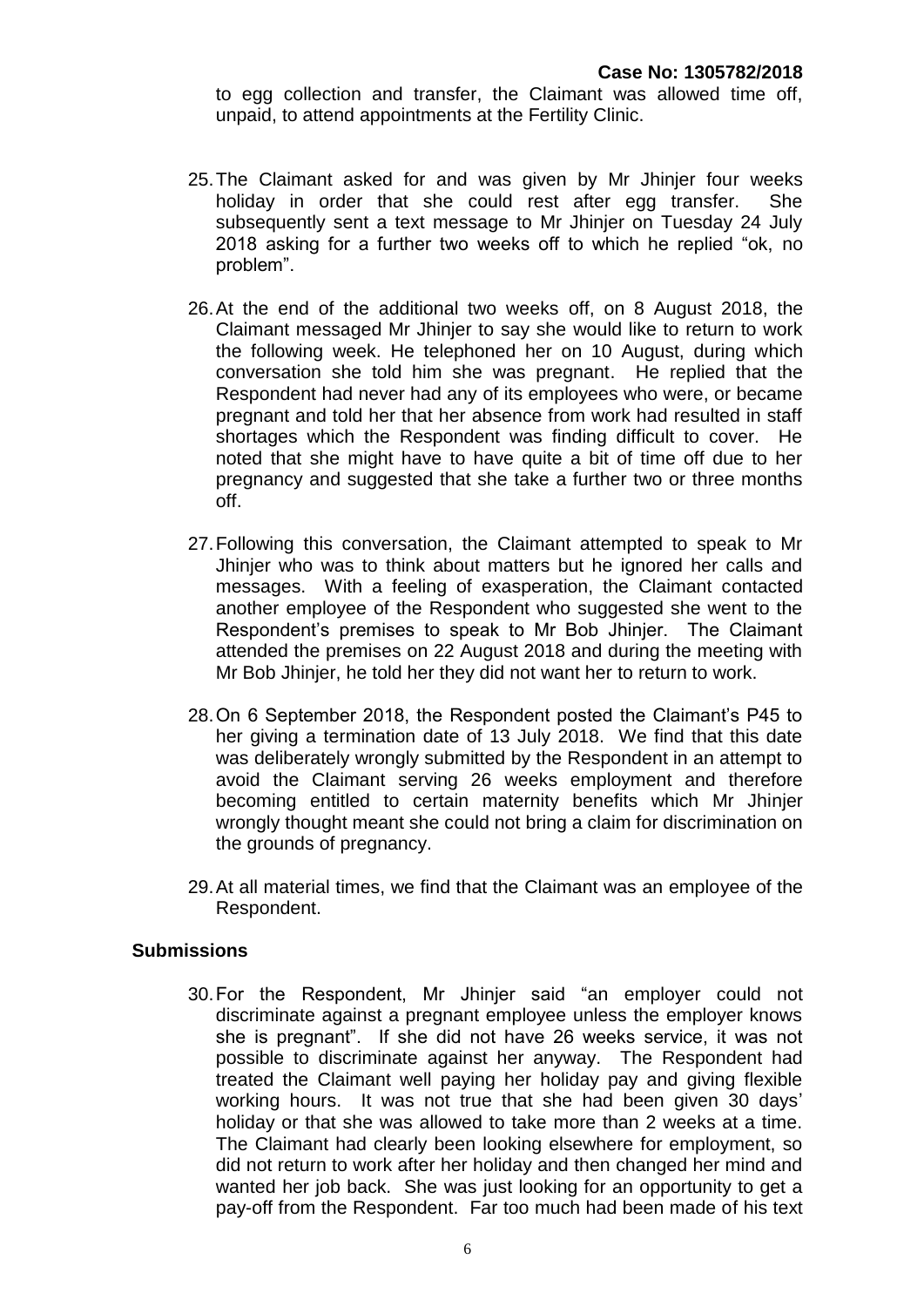message approving an additional 2 weeks holiday and he had explained why it was not in fact an approval.

- 31.For the Claimant, Mr Ahmed relied on his skeleton argument. We do not deal with this in detail here, but will revert to it in our conclusions. In relation to the evidence, he submitted the Claimant's evidence was clear and concise, the same could not be said of that of Mr Jhinjer. Much of the evidence spoke for itself, particularly in relation to Mr Jhinjer's text message. It was notable that Mr Bob Jhinjer had not attended to give evidence, particularly when it was the Claimant's evidence that he had dismissed her. Accordingly, her evidence had been unchallenged.
- 32.Mr Ahmed went on to suggest that the 26-week time limit was uppermost in Mr Jhinjer's mind and why he deliberately inserted 13 July 2018 as the Claimant's termination of employment. The Claimant's P45 was only sent on 6 September 2018 after the Claimant's meeting with Mr Bob Jhinjer and not before and then being delayed in the post as Mr Jhinjer suggested.
- 33.In relation to the burden of proof, it had shifted to the Respondent who had given no adequate explanation for the discrimination that had occurred.

#### **Conclusions**

- 34.Dealing first with the issue of the status of the Claimant, we have found she was an employee of the Respondent. Mr Ahmed made detailed submissions citing relevant Case Law on the point but Mr Jhinjer accepted that the Claimant was an employee. Of course, in any event, the fact that she was employed under a "casual zero hours contract" has no bearing on the reality of the relationship between her and the Respondent. It was clearly one of employment.
- 35.We must also address the effective date of termination of the Claimant's employment. This we find was 22 August 2018, which was the date of her meeting with Mr Bob Jhinjer at which we find she was told the Respondent did not want her to return to work. Mr Ahmed cites the Judgment of the Supreme Court in Gisda Cyf -v- Barrett [2010] UKSC41 where the Court held that in a summary dismissal, which the Claimant's dismissal was, the effective date of termination is the date the employee actually learned of the decision to dismiss.
- 36.Section 99 ERA provides that an employee shall be treated as unfairly dismissed if the reason or the principal reason for the dismissal is, inter alia, pregnancy, childbirth or maternity. This is mirrored by Regulation 20 of the Maternity and Parental Leave Regulations 1999. It is necessary to establish that the employer knew or believed that the employee was pregnant (Ramdoolar -v- Bycity Limited [2005] ICR 368 EAT). We have found in this case that as of 10 August 2018, the Respondent was aware of the Claimants pregnancy. Accordingly, the dismissal of the Claimant, not having been considered by the Respondent up until this time, was the principal reason for the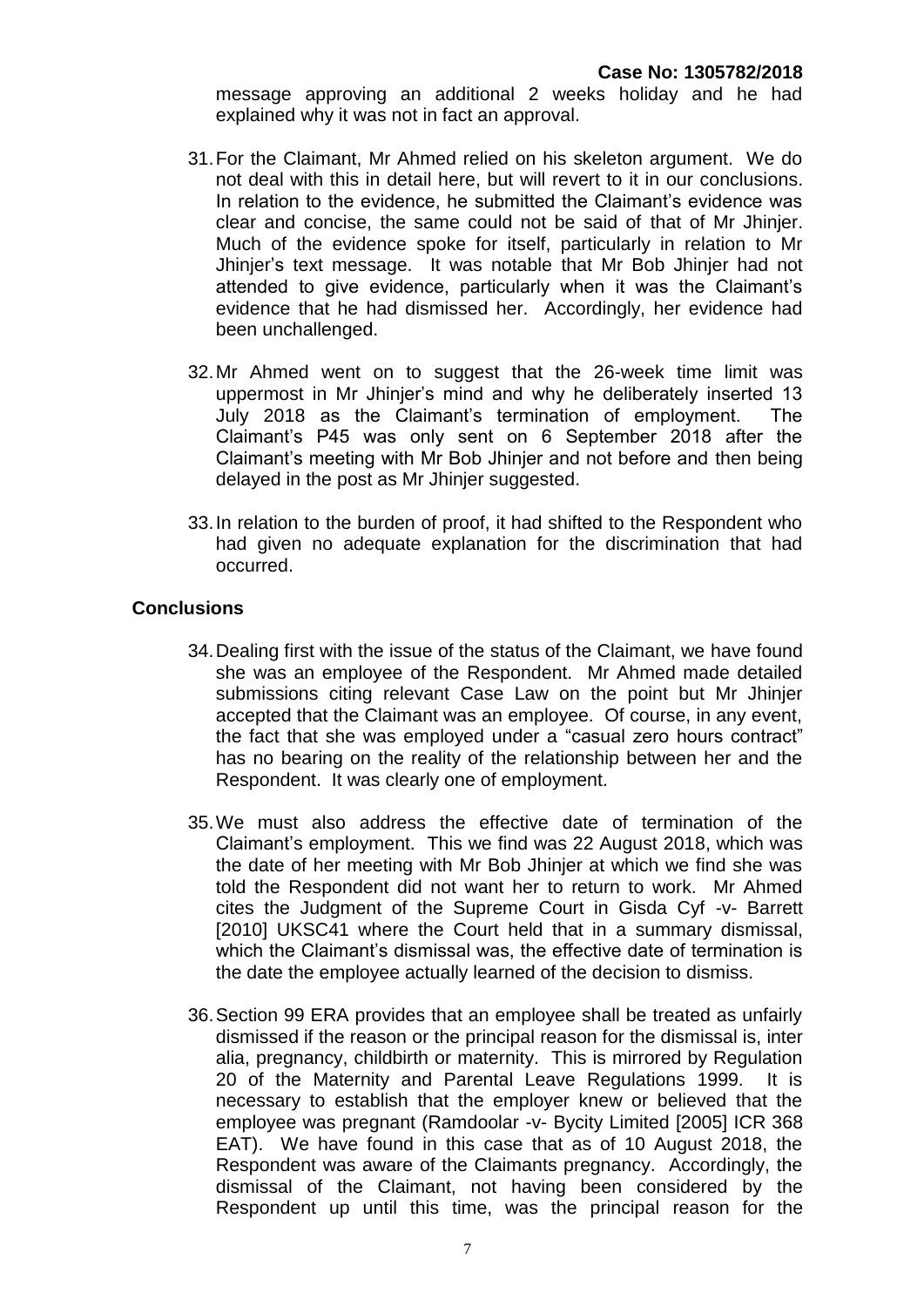dismissal which was confirmed by Mr Bob Jhinjer on 22 August 2018. Mr Jhinjer argued that the Claimant's employment was terminated because she simply failed to return to work after her holiday. As already noted by the Tribunal in the factual background, we found this argument to be unconvincing. Insofar as there is a burden on the Respondent to prove this alternative reason for the termination of the Claimant's employment, it has failed to do so. There being no minimum service requirement for pregnancy dismissals, we find it was an automatic unfair dismissal.

- 37.Section 18 of the EQA provides that an employer discriminates against a woman, if in the protected period in relation to a pregnancy of hers, he treats her unfavourably because of the pregnancy. This applies in the "protected period in relation to a pregnancy" and by virtue of Section 18(6) this begins when the pregnancy begins. It is clear in this case, that the Claimant was firmly within the protected period.
- 38.The unfavourable treatment in this case we find is the dismissal of the Claimant, together with the non-payment of wages and notice pay.
- 39.Accordingly, we find that the Claimant is entitled to compensation for unfair dismissal and injury to feelings.
- 40.We also find that the Claimant was available for work with effect from 13 August 2018 but was unable to return to work due to the failure of Mr Jhinjer to respond to her messages or clarify what her position was. Accordingly, since she was available for work, we find she is entitled to the amount she would have earned during the period 13 August 2018 to 22 August 2018.
- 41.We also find that she was summarily dismissed by Mr Bob Jhinjer on 22 August 2018. As an employee the Claimant was entitled to one weeks' notice pursuant to Section 86 ERA.
- 42.In relation to holiday pay, we find the position to be rather confusing. The burden is on the Claimant to establish on the balance of probabilities that she was entitled to further holiday pay. We have two issues with her claim in this regard. Firstly, whilst in the main, she worked relatively regular hours, there was a degree of flexibility afforded to her in order that she could attend relevant appointments in connection with her IVF treatment. We have not been given sufficient records in relation to hertaking this time to be able to formulate any idea as to precisely how much holiday she was entitled to. This is because she was hourly paid and the number of hours worked would have had a bearing on the holiday she accrued. It is not as simple as being able to accrue holiday over a period when regular hours have been worked throughout. Further, the only evidence we had in relation to the holiday she had taken was that of the Respondent and, whist we had reason to question the reliability of the Respondent's evidence throughout, the burden is on the Claimant in relation to holiday pay and she has not met it to our satisfaction.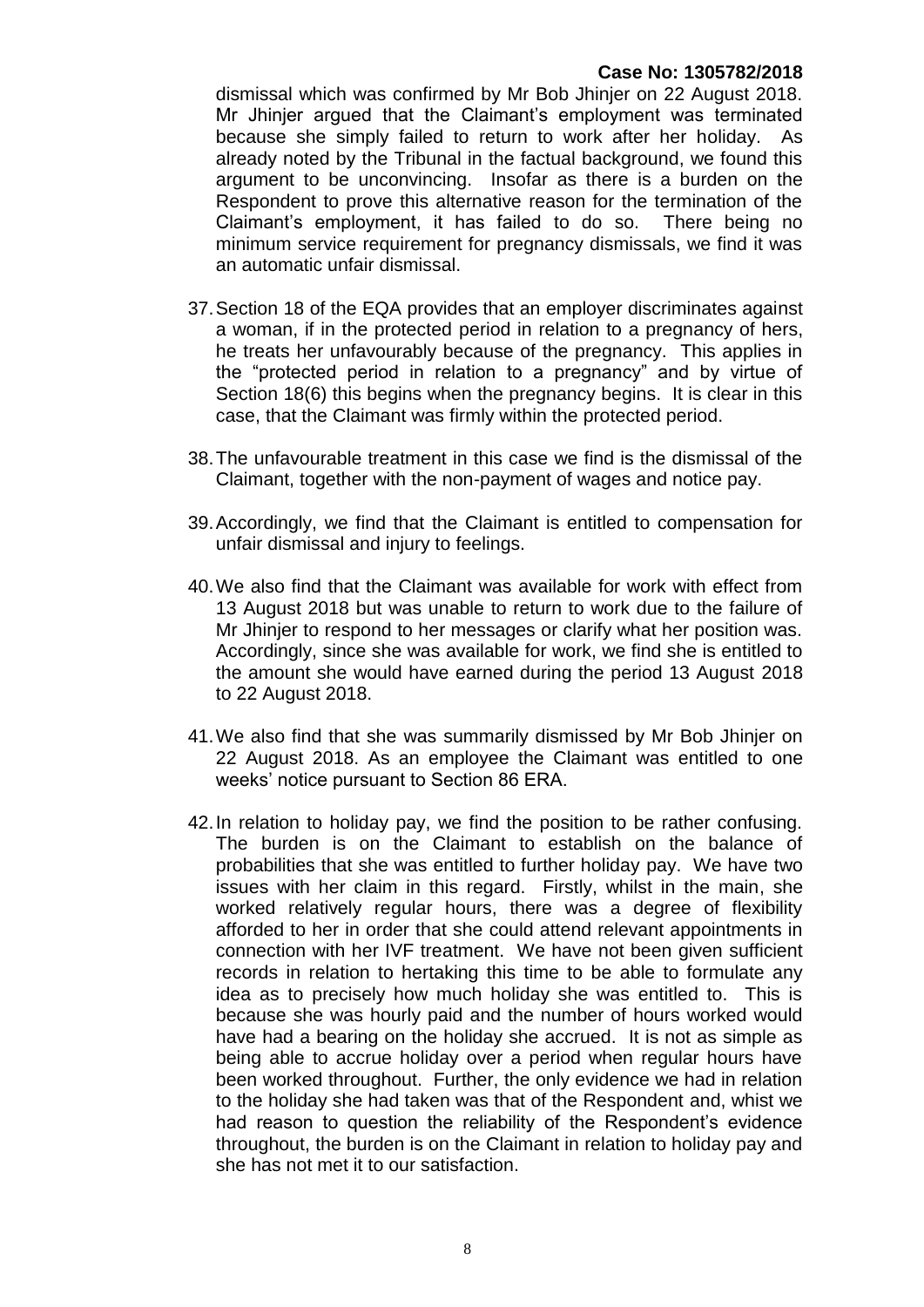43.Finally, we refer to the burden of proof in relation to the pregnancy discrimination. We have referred to Section 136(2) of the EQA which provides "if there are facts from which the Court could decide, in the absence of any other explanation, that a person (A) contravened the provision concerned, the Court must hold that the contravention occurred". We bear in mind the Judgment of the Court of Appeal in Efobi -v- Royal Mail [2019] EWCA CIV 18 in relation to the burden of proof. It is abundantly clear to us that facts in this case have been established from which it could, in the absence of any other explanation, be concluded that the Respondent had treated the Claimant unfavourably because of her pregnancy. We have had no hesitation in finding that such facts exist, so the burden of proof has shifted to the Respondent to give an explanation to show that the decision to dismiss the Claimant was not related to her pregnancy. In applying the burden of proof, we have first considered the totality of the evidence. The Tribunal was of the unanimous view that the Respondent's explanation for the Claimant's dismissal was totally inadequate in every respect. It is on this basis we have reached the conclusion that the Claimant was dismissed by the Respondent purely on the basis that she was pregnant.

### **Remedy**

- 44. In relation to future financial losses, the tribunal considered making an award of compensation. At page 83 the Claimant produced her CV and from page 86 onwards details of positions applied for through agencies. The issue we have with these indications of interest in positions is that they are all dated July 2019 which indicates to us that the Claimant made little effort to obtain employment in the weeks and months after her dismissal. She gave evidence that she worked one shift in a call centre but did not return after that shift.
- 45. She said that she applied for numerous jobs but produced no evidence of this. We are of the view that this all adds up to a Claimant who had little interest in obtaining further employment at the time. Accordingly, we limit her future losses to 6 weeks.
- 46. In relation to loss of wages when she was available to return to work in August 2018, we award a day's pay less than claimed as she indicated in a text to Mr Jhinjer that she had a doctor's appointment on 13 August and could come into work in the afternoon or the following day (page 40).
- 46. The Claimant said that she was frustrated and distressed after her dismissal. She became depressed. She produced no medical evidence to support this statement and no corroboration from friends and family as to her state of mind. We also bear in mind the amount of time off from work the Claimant had taken in connection with her IVF treatment with the consent of the Respondent. Her focus, understandably in the light of a previous miscarriage, was on success with the IVF treatment and this led to a comparatively short period of time when she was actually at work. An award for injury to feelings is meant to be compensatory and not a punishment for the Respondent.